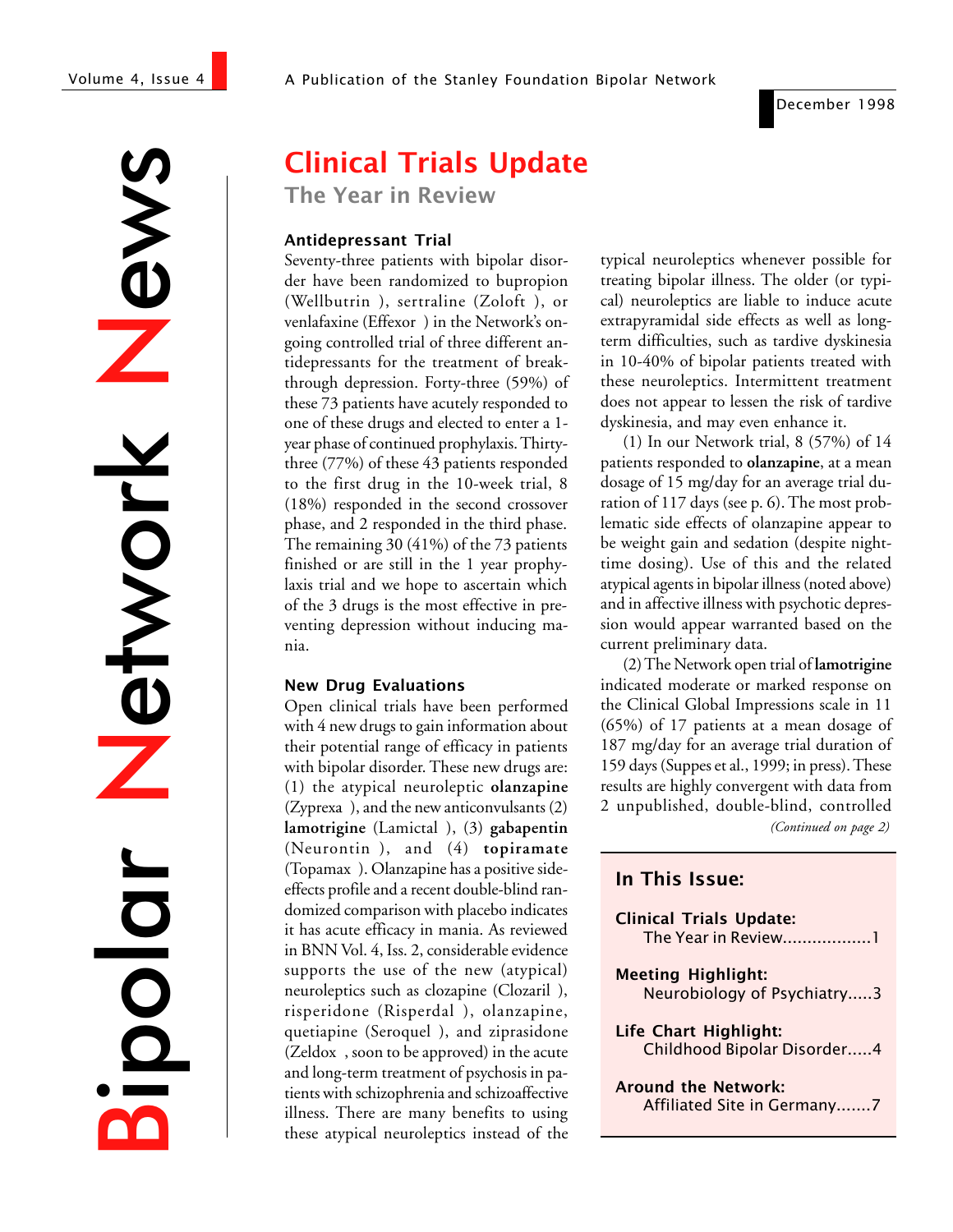#### Clinical Trials Update

*(Continued from page 1)*

clinical trials. The first trial, a randomized, crossover study at the National Institute of Mental Health (Frye et al., 1998) indicated a 52% response rate to 6 weeks of lamotrigine monotherapy compared with 27% response to 6 weeks of gabapentin monotherapy and 23% response to 6 weeks of placebo. Lamotrigine was significantly more effective than either gabapentin or placebo (using Cochran's Q statistic). The drug was well-tolerated, although one individual experienced a severe rash that progressed to exfoliative dermatitis, requiring hospitalization. In a second multicenter trial [\(Calabrese et al., 1999;](http://www.ncbi.nlm.nih.gov/entrez/query.fcgi?cmd=Retrieve&db=PubMed&list_uids=10084633&dopt=Abstract)

#### Bipolar Network News

Editors-in-Chief: Robert M. Post, MD Gabriele S. Leverich, MSW

Production & Design: Chris Gavin

The BNN is published 4 times a year by the Stanley Foundation Bipolar Network, an international group of investigators who, together with patients with bipolar disorder who participate in research studies, investigate the long-term course and treatment of bipolar disorder. The goal of the Network is to improve the understanding of bipolar illness and develop better strategies for treatment.

We welcome any comments or suggestions you may have. For communication or to be placed on the mailing list, please contact us at:

#### Bipolar Network News

c/o Stanley Foundation Bipolar Network 5430 Grosvenor Lane, Suite 200 Bethesda, MD 20814

Telephone: (800) 518-SFBN (7326) Fax: (301) 571-0768 Website: [www.bipolarnetwork.org](http://www.bipolarnetwork.org/) E-mail: stanley@sparky.nimh. nih.gov

*[J Clin Psychiatry](http://www.ncbi.nlm.nih.gov/entrez/query.fcgi?cmd=Retrieve&db=PubMed&list_uids=10084633&dopt=Abstract)* 60: 79–88), treatment with lamotrigine (50 mg/day or 200 mg/day) was more effective than placebo in depressed patients with bipolar disorder. Lamotrigine was well-tolerated and effective in approximately 50% of patients in that study as well.

Based on these data from controlled trials, in conjunction with our Network data from an open trial, and the open trial data from a variety of other investigators including Dr. Calabrese and associates, it is likely that lamotrigine will play an important role in treatment of depression in bipolar disorder. An important precaution in using this drug is to begin with a low dose (12.5 to 25 mg/day) and increase the dose very slowly to lower the incidence of a potentially serious rash (see BNN Vol. 4, Iss. 1). A benign rash occurs in approximately 10% of individuals, and a severe rash in approximately 1 in 500.

(3) In contrast to the low response rate for **gabapentin** in our double-blind, monotherapy study in treatment refractory inpatients at the NIMH (see above), adjunctive gabapentin therapy was effective in 20 (72%) of 28 outpatients in the Bipolar Network. Typical dosages ranged from 1200 to 1800 mg/ day (Altshuler et al., 1999; in press). These data parallel a number of open add-on studies and suggest that gabapentin may have an adjunctive role in the treatment of patients with bipolar disorder. Gabapentin's target symptoms may include helping sleep, decreasing anxiety, improving mood, and treating paroxysmal and chronic pain syndromes. A double-blind trial of gabapentin in social phobia was positive, but another in acute mania was not. Given the benign side-effects profile of this agent and a lack of interactions with other psychotropic medications, gabapentin may come to play a role in the pharmacotherapeutics of patients with bipolar disorder despite negative results in double-blind

monotherapy studies. In the NIMH study, younger patients with shorter illness durations were among those who responded best to the drug. Studies in early onset patients would thus appear indicated.

(4) Forty-eight patients have been studied on **topiramate**, the most effective of the newly approved add-on anticonvulsants. Topiramate has unique mechanisms of action that may be important to its spectrum of therapeutic and side effects. It is a direct blocker of glutamate AMPA/kainate receptors, and thus has the ability to decrease glutamatergic tone selectively through this receptor system, while at the same time enhancing  $GABA_A$  mechanisms through an indirect (nonreceptor mediated) mechanism. In addition, it blocks influx of sodium through the sodium channel and thus may decrease glutamate release. Its actions as a carbonic anhydrase inhibitor may be associated with the side effects of renal stones in 1% of individuals and paresthesias in a larger group.

Preliminary evidence suggests topiramate may have positive effects on manic mood in bipolar patients. A significant degree of dose-related weight loss was also evident, which appeared to occur both as a function of decreased appetite or craving, and perhaps altered metabolism as well; the weight loss (which averaged about 10 pounds) was sustained during treatment with this agent. The side effect of weight loss contrasts with many other of the commonly used psychotropic agents such as lithium, valproate, many antidepressants, and atypical neuroleptics. Much further work is needed to better delineate the potential role of this agent with its helpful side effect profile in bipolar illness.

Thus, each of the drugs (noted above) approved for other indications (one atypical neuroleptic for schizophre-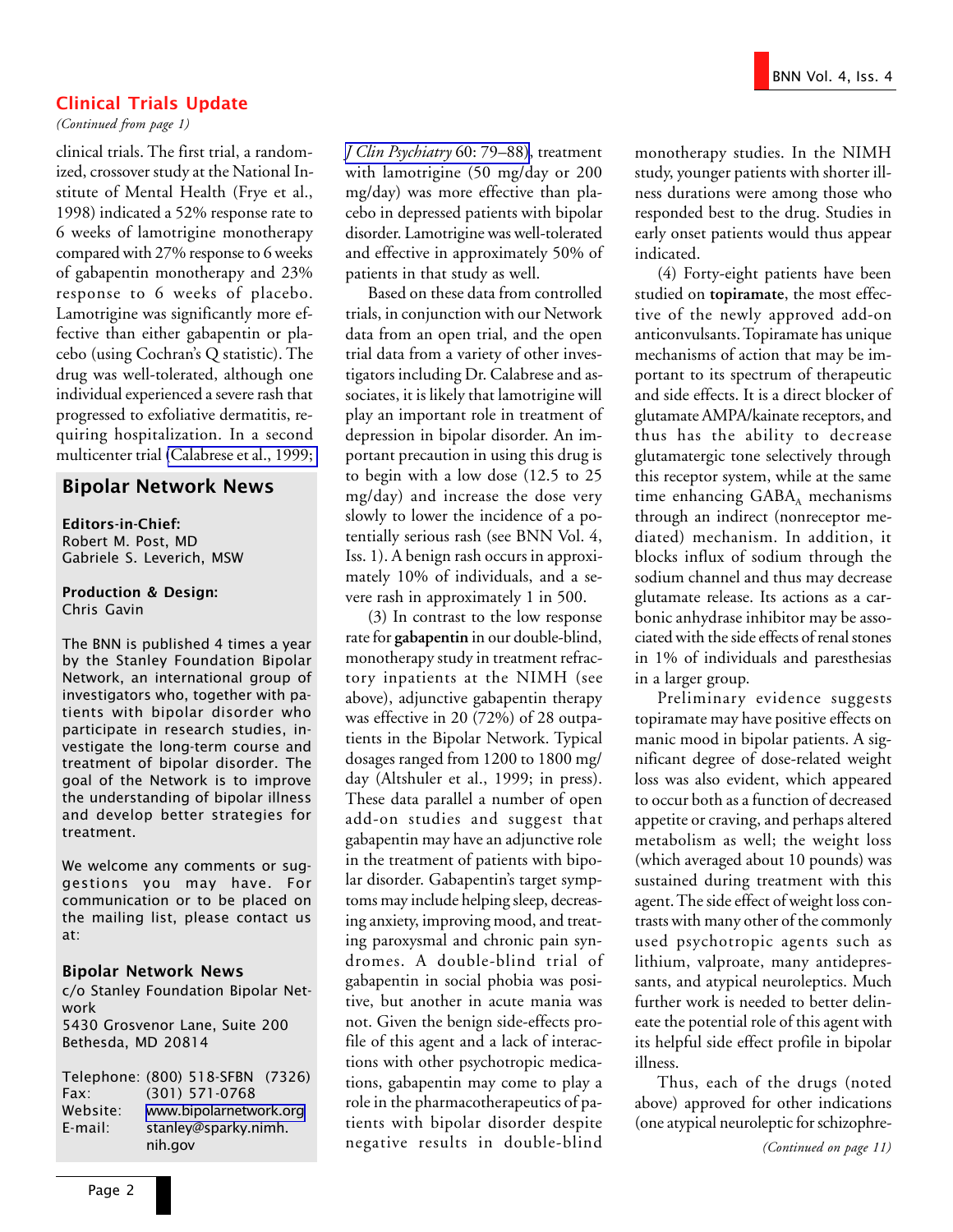# Meeting Highlights

### The Neurobiology of Psychiatry

Association for Research in Nervous and Mental Disease December 4-5, 1998, New York City, New York

The Association for Research in<br>
Nervous and Mental Disease<br>
(ARNMD), in conjunction with<br>
the New York Academy of Medicine, Nervous and Mental Disease (ARNMD), in conjunction with held its 78th Annual Conference from December 4th-5th, 1998, on the topic, "The Neurobiology of Psychiatry." Leading researchers from around the United States and Canada presented exciting and groundbreaking work on this important topic. Among the presenters were the following:

**Dr. Joseph LeDoux, PhD, "Emotion, Memory, and the Brain."** Dr. LeDoux began the meeting with an exciting presentation on dissecting the role of the amygdala and related circuits in conditioned fear, and how this information may lead to new targets of therapeutics in psychiatry.

**Dr. Bruce McEwen, PhD, "Stress, Sex, and Hippocampus: From Serendipity to Velerance."** Dr. McEwen reviewed his work on the effects of sex hormones on morphology and function of the hippocampus, indicating that structural changes may occur in this crucial structure (for cognition) in a variety of stress-related animal models, and in humans with Cushing's disease, recurrent depression, post-traumatic stress disorder, schizophrenia, normal aging, and dementia.

**Dr. Steven Hyman, MD, (Director, National Institute of Mental Health) "Molecular Neurobiology and Genetics."** Dr. Hyman presented his view of the potential for molecular neurobiology and genetics of psychiatric disorders in the next century, outlining the technical revolution that has occurred in our

ability to identify alterations in gene expression with gene chips and rapidly relate these to specific alterations in the brain. Dr. Hyman indicated that a major focus of the NIMH will be on these kinds of new molecular approaches to psychiatry.

**Dr. Solomon Snyder, MD, "Novel Neural Messengers."** Dr. Snyder reviewed the novel class of neuronal messengers that turn out to be gases—nitric oxide and most surprisingly, carbon monoxide. Neurotoxicity of glutamate and other insults can be largely blocked by blocking the enzyme that synthesizes nitric oxide—nitric oxide synthase (NOS). Moreover, NOS inhibitors block stroke damage in animals even when the drugs are given after tying off the middle cerebral artery. These drugs are thus important targets for clinical therapeutics in a variety of degenerative disorders and more subtle alterations involving toxicity, i.e., perhaps in the psychiatric illnesses as well.

**Dr. Huda Akil, PhD, "Molecular, Anatomical and Functional Studies of Stress: Implications for Understanding Mood Disorders."** Dr. Akil presented elegant data indicating that the meaning or significance of the stressor to an animal can be associated with very different changes in its neurobiology. These studies are revealing much information about the neuroendocrine and neurochemical dysregulation of depression and post-traumatic stress disorder at the level of environmentally-induced changes in gene expression.

**Dr. Eric Nestler, MD, PhD, "Molecular Basis of Addictive States."** Dr. Nestler spoke on the molecular basis of



addictive states, indicating a new understanding of how many of the drugs of abuse also induce long-lasting alterations in neurochemistry at the level of gene expression and how some of this new understanding may be translated into therapeutic approaches in the future.

**Dr. Philip Seeman, MD, PhD, "Dopamine Receptors, Antipsychotic Drugs and Psychosis."** Dr. Seeman reviewed the relationship of dopamine receptor blockade to the antipsychotic effects of the major neuroleptic drugs.

**Dr. Patricia Goldman-Rakic, PhD,** "Salmon Lecture: The Dopmine D<sub>1</sub> **Receptor in Cortical Structure and Cognitive Function."** Dr. Goldman-Rakic's lecture indicated an important role for dopamine  $D_1$  receptors in prefrontal cortical structures and cognitive function. Her integrative work is a paradigm for examining the biochemistry and physiology of a brain area that has been closely linked to pathology in both affective disorders and schizophrenia.

**Dr. Sue Swedo, MD, "The Neural Basis of Psychiatric Disorders: OCD and Autoimmunity."** Dr. Swedo presented her new data on how childhood obsessive-compulsive disorder (OCD) can be associated with an infectious autoimmune illness, in the same way Sydenham's chorea or rheumatic fever can occur with postgroup A Streptococcal (strep) infections. She terms these illnesses "Pediatric Autoimmune Neuropsychiatric Disorders Associated with Streptococcal Infections," or PANDAS, in which patients often present with obsessive-compulsive disorder, tic disorders, prepubertal onset and episodic course,

*(Continued on page 10)*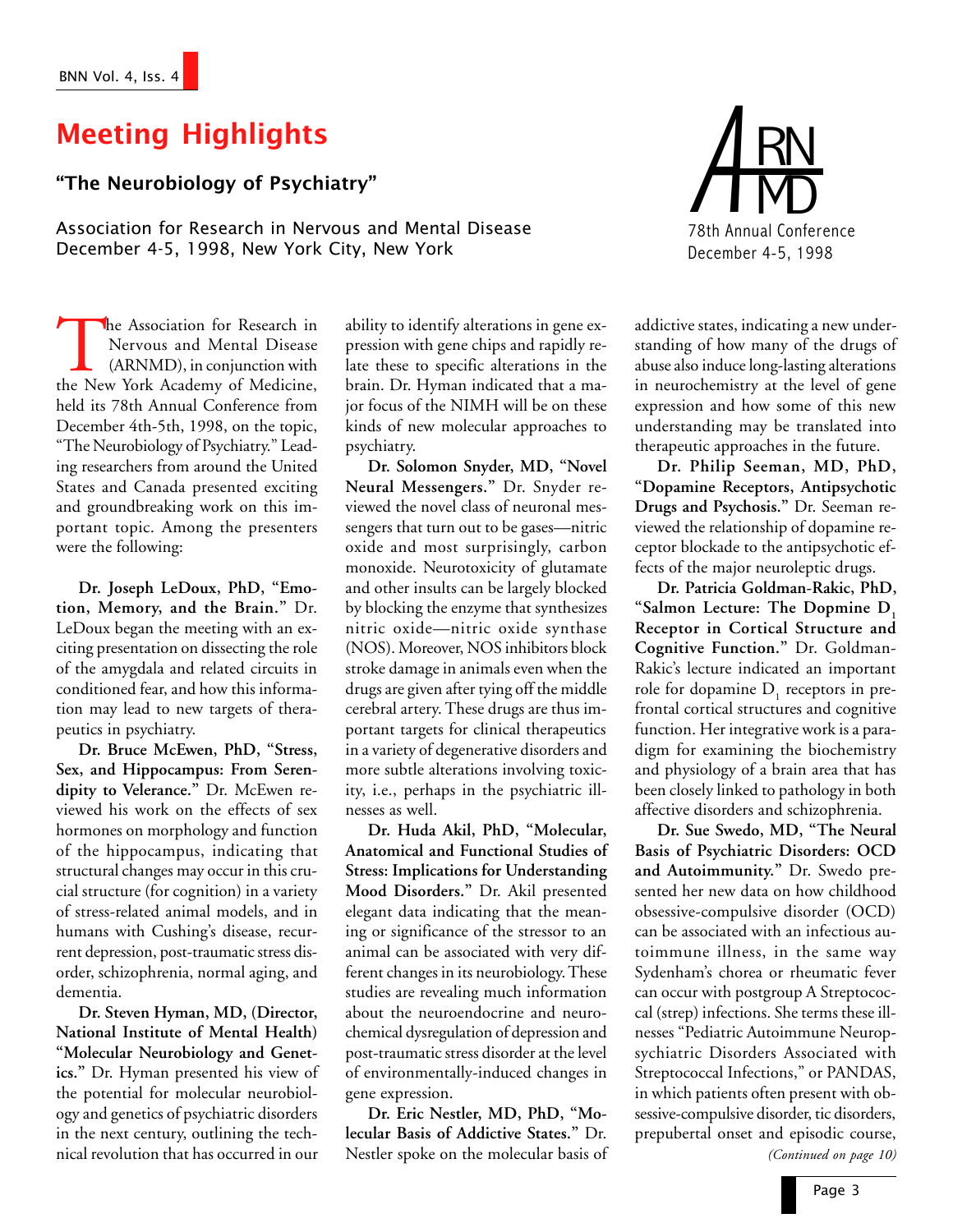# Life Chart Highlight

#### Lithium and valproate combination therapy in a 9 year-old with bipolar disorder

Nora K. McNamara, MD, Robert L. Findling, MD, Tricia E. Robben, Kwang-Hie Park, MD, Joseph R. Calabrese, MD

It is an extraordinary opportunity to<br>be involved with the Stanley Early<br>Intervention Initiative. As part of<br>our work at Case Western Reserve Unit is an extraordinary opportunity to be involved with the Stanley Early Intervention Initiative. As part of versity/University Hospitals of Cleveland, we have begun enrolling youngsters with bipolar disorder in a 2-year study that will compare the efficacy and safety of lithium carbonate to divalproex dodium (Depakote®, or valproate for rest of article). This trial is one of only a few randomized clinical trials in pediatric bipolar disorder (see BNN Vol. 4, Iss. 2, for an update on the comparison of lithium (Eskalith®, Lithobid®) carbamazepine (Tegretol®), and valproate in early onset mania by Dr. Kowatch of the Dallas Center). The project is also unique in that this study is more than just a few weeks long. In the first phase of the study, youngsters (ages 5 to 17) with bipolar disorder (type I or II) are stabilized on lithium and valproate combination therapy. After mood stabilization, they are transitioned into the second phase of the study, during which only 1 of the mood stabilizers (lithium or valproate) is continued.

Having begun this study, we have seen several consistent patterns in our patients with pediatric bipolar illness. First, we have observed that most of our patients have been extremely symptomatic for years with their mood disorder adversely affecting their development, peer relations, functioning at school, and functioning within their family. In addition, families often report that the children have received treatment from numerous other professionals prior to coming to the Stanley Center. Generally, parents also note that their children with

bipolar disorder have previously received many inaccurate diagnoses and ineffective treatments. By the time we have seen the child/adolescent, families often express concern that "nothing would ever help."

In this report, we tell the story of one patient and his family to illustrate how accurate diagnosis and appropriate treatment can change the course of a child's life. This child's name and identifying characteristics have been changed to protect his right to confidentiality.

#### Case Report: Mood History

Richie is a 9 year-old boy who was evaluated in September 1998 at the Case Western Reserve Stanley Center. Prior to our seeing him, Richie's mother estimated that her son had been seen by at least 10 specialists and treated with numerous psychotropic medications in a variety of combinations.

Richie's mother provided additional history. Richie was born at term. He was very colicky until he was a toddler, at which time he was noted to be moody and prone to extensive and frequent temper tantrums. He reached all of his developmental milestones early, and despite his failure to outgrow his moodiness and his tantrums, was considered to be very bright and verbal. Richie had been extremely hyperactive since toddlerhood, and was diagnosed in kindergarten as having attention-deficit hyperactivity disorder (ADHD) (see Figure 1).

While Richie was in kindergarten, he was referred for art therapy. His symptoms did not improve, and he began to exhibit periods of very aggressive behavior that would last for days. Periods of



extreme irritability, low self-esteem, and social isolation soon became pervasive (Figure 1). He was then referred to a psychiatrist who prescribed methylphenidate (Ritalin®) which, in Richie's words, did "nothing." He was then prescribed dextroamphetamine (Dexedrine®) with the same result. During this time, he engaged in some sexual play with older female children, and began smearing feces on the bedroom wall on a regular basis.

#### Initial Medication Trials

Richie's mother then took him to a second psychiatrist. Over the next two years, Richie would have trials of sertraline  $(Zoloft^{\otimes})$ , carbamazepine (Tegretol®), and one brief trial of valproic acid (valproate). Despite these interventions, his symptoms continued to get worse. He began to have recurrent thoughts of hurting himself, and made frequent suicidal gestures when overwhelmed. His mood symptoms became more distinct, with depressed periods lasting up to a month and manic episodes lasting 7 to 10 days (see Figure 2). He would have 8 to 10 mood switches per year. He also had many mixed episodes. His clinical deterioration continued despite aggressive case management, school interventions, respite care, and a day treatment program. Prior to coming to the Case Western Reserve Stanley Center, Richie's last psychiatrist told his mother that if Richie did not improve on carbamazepine and sertraline, he would never get any better and would be a chronic mental patient.

*(Continued on page 6)*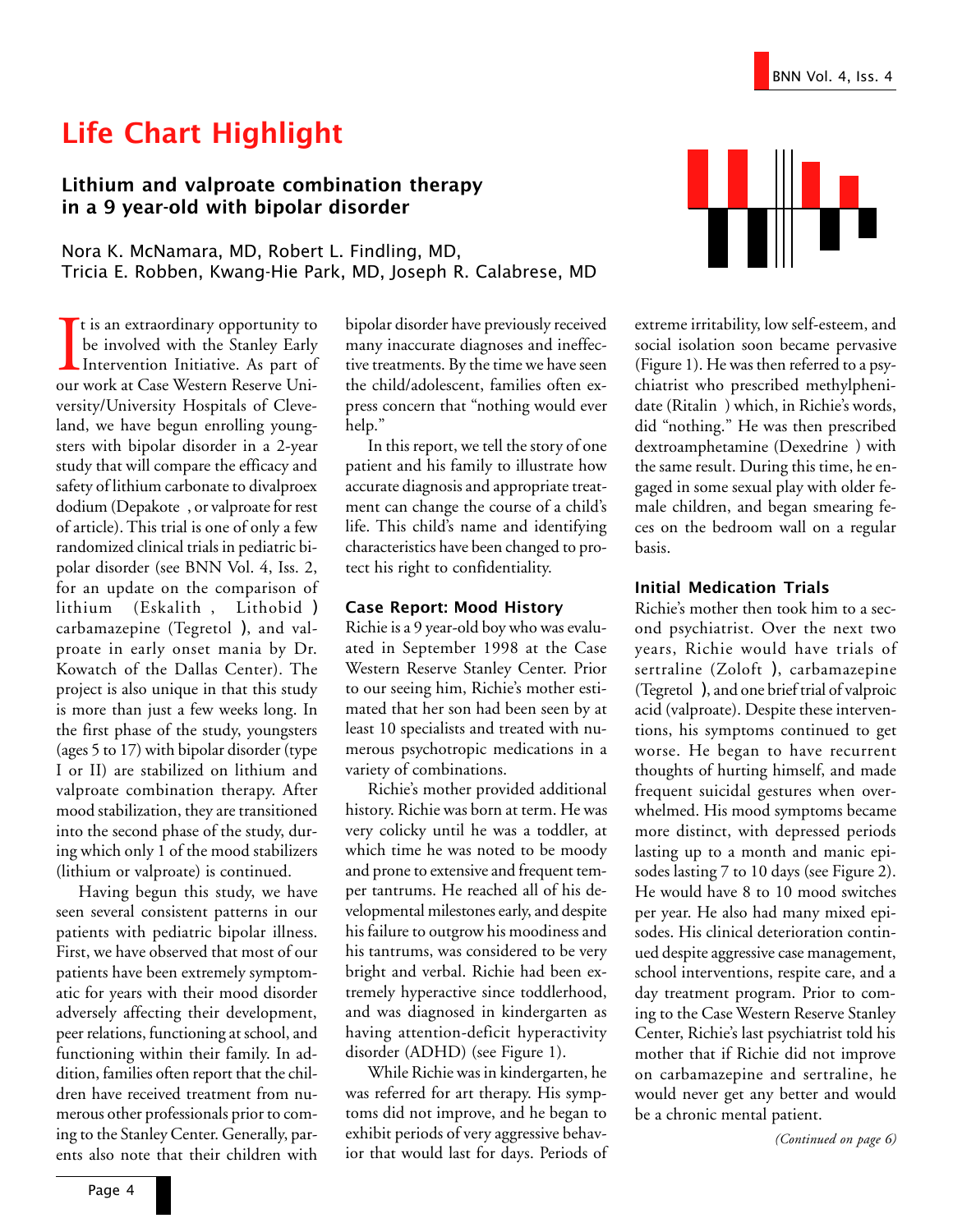





Figure 2: After several failed medication trials, Richie's treatment with lithium and valproate (1998) as part of an E.I.I. study, together with methylphenidate, stabilized his mood for the first time.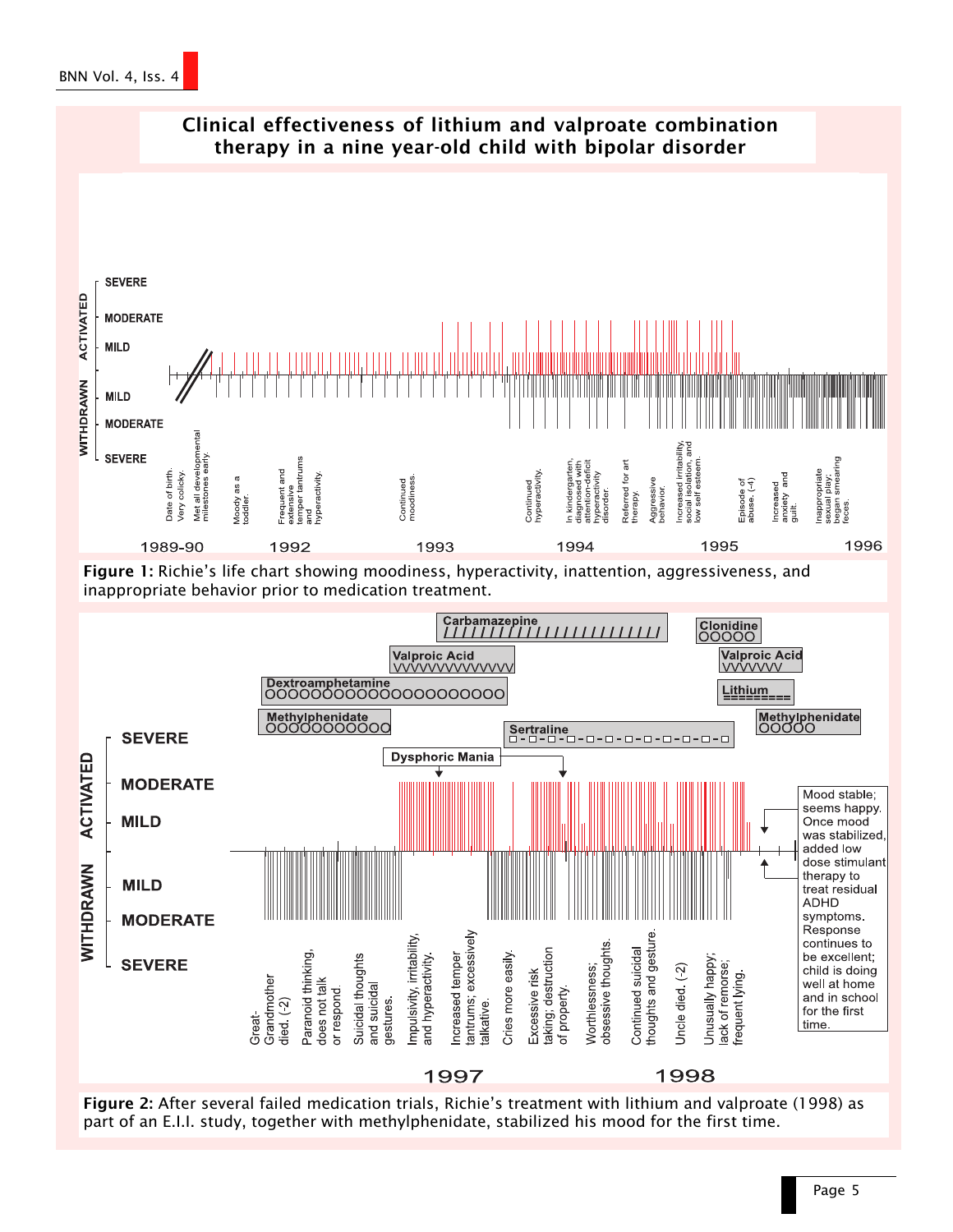#### Life Chart Highlight

*(Continued from page 4)*

#### Study Entry

After a diagnosis of bipolar disorder was established, Richie was enrolled in our study. Richie's medications were tapered and then discontinued. He continued to meet diagnostic criteria for bipolar disorder type I, most recent episode manic. He began combination lithium and valproate treatment as per study protocol (Figure 2). Within 4 weeks, Richie's mood was stable. Richie's mother reported that for the first time, Richie seemed happy. Despite Richie's stable mood, he was still having difficulties at school and in social situations due to continued impulsivity, hyperactivity, and inability to concentrate. Because these were residual symptoms of ADHD, Richie was offered a therapeutic trial of adjunctive methylphenidate. Initially, Richie and his mother were both reluctant to try a stimulant again due to his poor response in the past. We informed him and his mother that it was our experience that few patients derive robust benefit from treatment with stimulants before mood stabilization, and that almost every one of our patients with bipolar disorder and ADHD have benefited from stimulant treatment after mood stabilization. With this information, Richie and his mother agreed to a methylphenidate trial. It was subsequently found that 10 mg doses of methylphenidate were very helpful (Figure 2).

Exactly 8 weeks had passed since we had first seen Richie. His mother was ecstatic. She told the Center staff that she had never been so happy with her son before. For the first time in his life, Richie was doing well at home and at school.

Richie had some trouble accepting the need for medication. We worked with his mother on the importance of medication compliance. We also provided developmental guidance for his mother regarding the impact of a psychiatric illness on his view of himself. Richie's mother developed increased confidence in her parenting skills.

At present, Richie is doing well and is back on his normal developmental track. His mother states that he is like any other boy now. She feels that his improvement is nothing short of a miracle. Our greatest hope is that through the information learned through all of the activities of the Stanley Foundation Early Intervention Initiative (E.I.I.), more children like Richie will one day be able to get the assessment and treatment they deserve. ■

#### Publication Update: Olanzapine in Treatment-Resistant Bipolar Disorder

Susan L. McElroy, Mark Frye, Kirk Denicoff, Lori Altshuler, Willem Nolen, Ralph Kupka, Trisha Suppes, Paul E. Keck, Jr., Gabriele S. Leverich, Geri F. Kmetz, Robert M. Post

#### [Journal of Affective Disorders](http://www.ncbi.nlm.nih.gov/entrez/query.fcgi?cmd=Retrieve&db=PubMed&list_uids=9609675&dopt=Abstract) 49: 119-122, 1998

Introduction: Substantial clinical data suggest that the atypical antipsychotic clozapine may be effective in the acute and prophylactic treatment of some patients with bipolar disorder, including some patients inadequately responsive to treatment with mood stabilizers, electroconvulsive therapy (ECT), and conventional antipsychotics. The new atypical antipsychotic olanzapine has a pharmacologic and electrophysiologic profile similar to that of clozapine. To investigate the efficacy, tolerability, and safety of olanzapine in bipolar disorder, we reviewed the response of patients with bipolar disorder who received treatment with olanzapine at our centers for persistent affective symptoms inadequately responsive to standard psychotropic agents.

Methods: Patients with bipolar I disorder who were participating in the Stanley Foundation Bipolar Network naturalistic follow-up study and who received treatment with olanzapine for at least 1 week were included in the study. Patients were excluded if olanzapine was begun when they were euthymic or within 2 weeks before or after any other major changes in their medication regimens. Response to olanzapine was rated with the Clinical Global Impression Scale modified for bipolar disorder at two points in time: response of affective state at time of olanzapine initiation was assessed after 1 month of treatment with olanzapine; and overall response of illness was assessed at the patient's last evaluation while receiving olanzapine.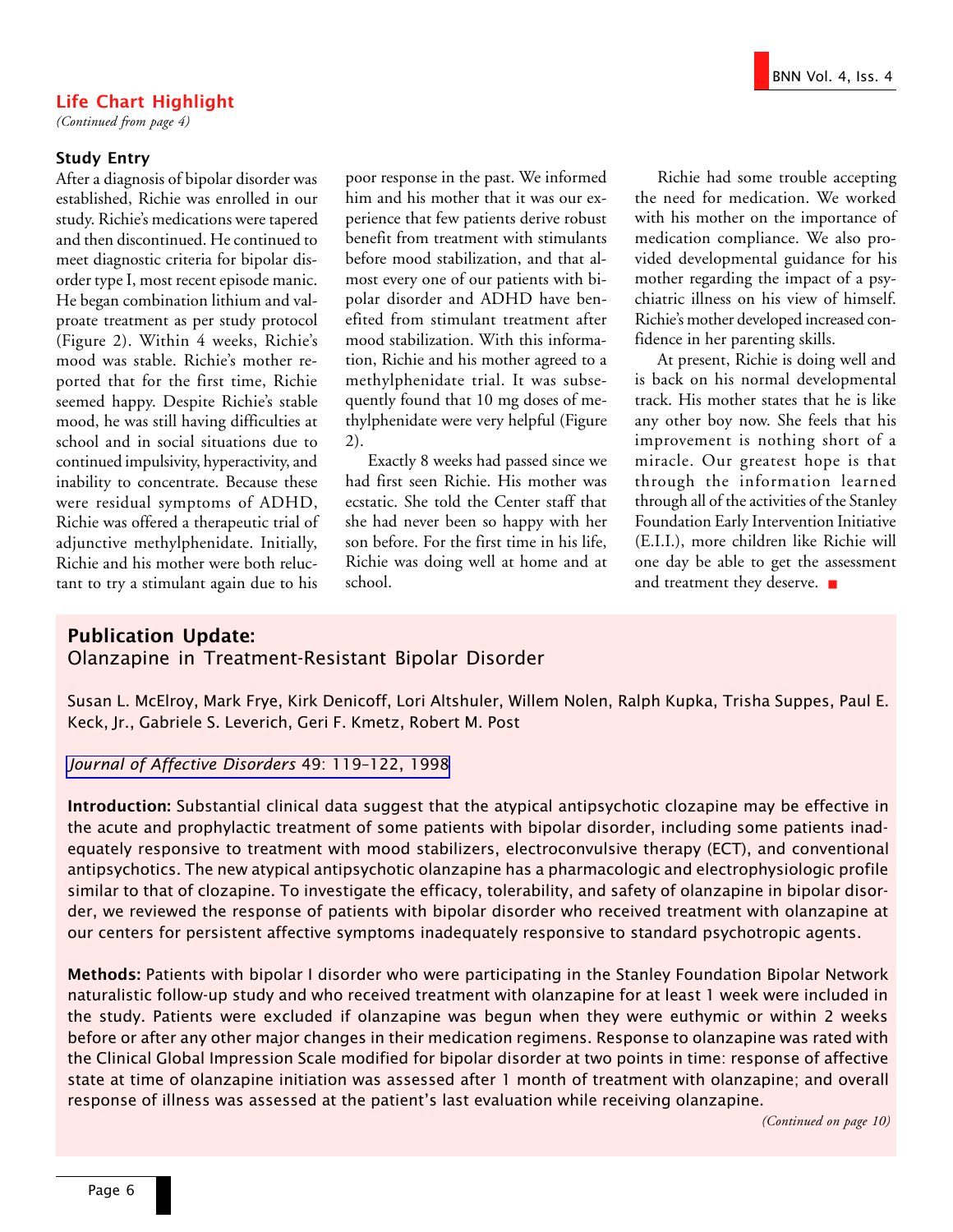# Around the Network

#### The Munich/Freiburg Site in Germany

Heinz Grunze, MD, Jörg Walden, MD, PhD Sandra Schlösser, MA

> enced in the psychopharmacology (both clinical and basic) of the routine and novel mood stabilizers and have examined the unique mecha-

Professor Heinz Grunze at the University of Munich and Professor<br>Jörg Walden at the University of<br>Freiburg in Germany have entered the versity of Munich and Professor Jörg Walden at the University of Network as an affiliated Site via their funding as a freestanding European Stanley Center. They are an ideal group to join the Network from a number of perspectives. They are extremely experi-



Prof. Heinz Grunze

nisms of action of nimodipine and related calcium channel blockers on calcium dependent models of seizures as well as their clinical efficacy in bipolar illness. Additionally, they are studying the newer anticonvulsants and have conducted trials of the GABA-active agents gabapentin (Neurontin®) and gabatril (Tiagabine®).

Dr. Grunze received his medical degree in 1986 after studying in Aachen, Germany, as well as in England at Oxford and London. After a research fellowship in psychiatry at the Max Planck Institute in Germany he was a research fellow from 1993 to 1995 in the Department of Psychiatry at Harvard Medical School in Cambridge, Massachusetts. His major research interests include neuroendocrinological changes in depression and schizophrenia, electrophysiological investigations of the effects of antiepileptic drugs in vitro as well as clinical studies of the neurobiology of schizophrenia and bipolar disorder. One of the clinical studies was done in collaboration with Professor Walden, look-

ing at prophylactic efficacy of nimodipine  $(Nimotop^{\otimes}),$ carbamazepine,  $(Tegretol^{\circledR})$ and lithium.

Dr. Walden studied medicine and psychology at uni-



versities in Germany as well as in England. He received his M.D. degree in 1984, his doctoral degree in physiology in 1989, and his doctoral degree in psychology in 1994. He completed residencies at the universities of Essen and Freiburg, with a specialty in psychiatry in 1994, and received his professorship in psychiatry at the University of Freiburg in 1995. He and Dr. Grunze have won several awards for their research and clinical work and both shared a Stanley Foundation research award for studies on the clinical efficacy of calcium agonists in psychiatry.

Sandra Schlösser, who had previously been working with both doctors as a research assistant, joined them as a master's degree psychologist in their longitudinal studies in bipolar disorder following their appointment as a free standing European Stanley Center in 1998. In her role as coordinator of the Stanley Foundation studies in the affective disorders at the Ludwig-Maximilians-University of Munich, Ms. Schlösser recently spent



2 weeks at the Bethesda Site to be trained in Network methodology. She received certification as a highly reliable rater on all Network assessment tools, including the life chart method, and will be instrumental in implementing some of our Network protocols at the Munich/ Freiburg Site in Germany. She has taken the lead in a collaborative effort to translate all Network forms into German and is in the process of submitting the AD-1 Network protocol for a blind randomized comparison of sertraline  $(Zoloft^{\circledast})$ and venlafaxine (Effexor®) (bupropion is not yet available in Germany). They are also interested in participating in the



double-blind evaluation of omega-3 fatty acids, a Network protocol about to be launched.

We very much look forward to this

Sandra Schlösser

and other European Stanley Centers filling an increasingly important role in the acquisition of new patients for more rapid completion of Network protocols. In this fashion, critical information from a large number of patients can be collected on the relative acute and long-term efficacy of medications so that a better clinical knowledge base can be created for more effective treatment of bipolar disorder. ■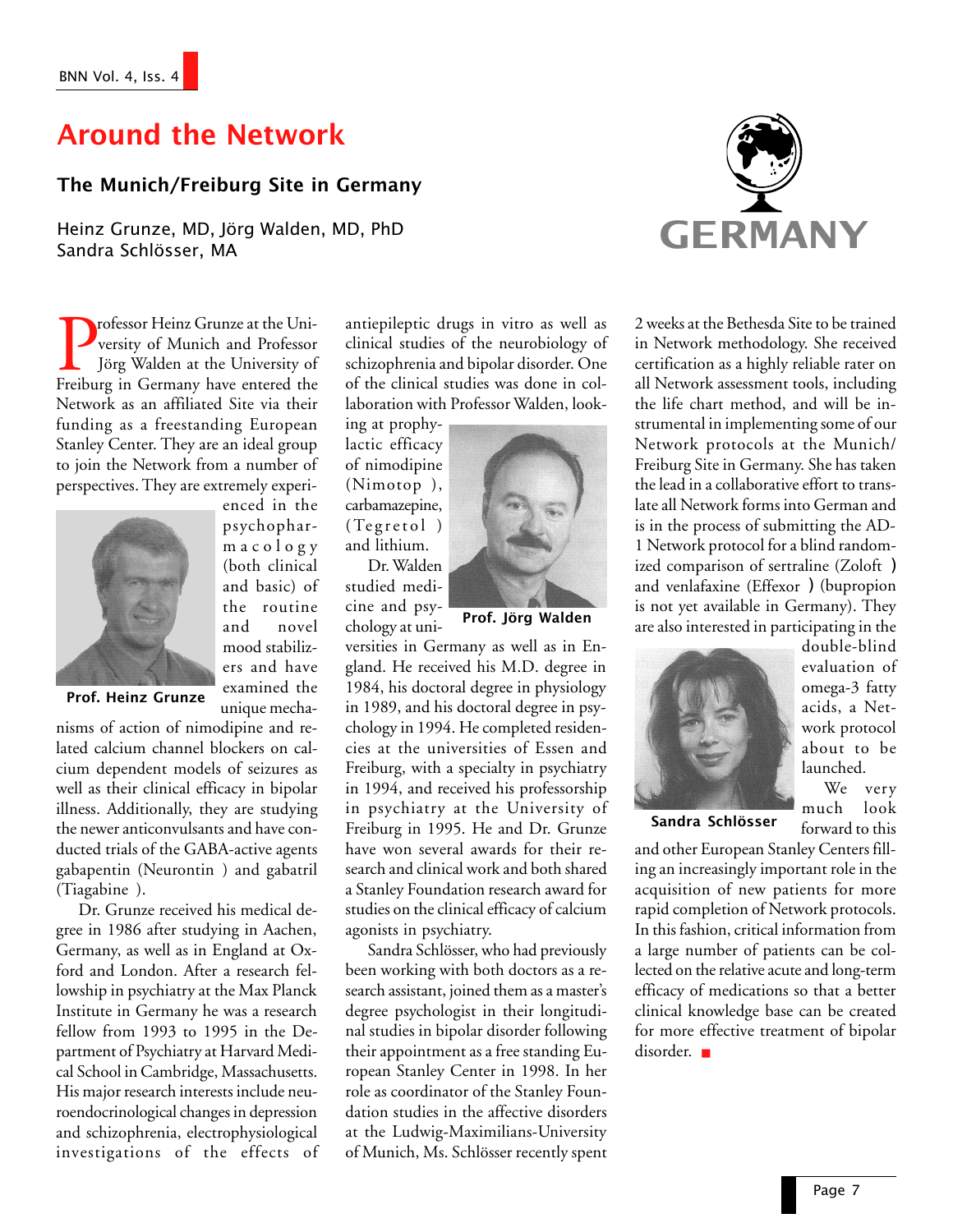#### The Bipolar Network Protocol Flow Chart

s illustrated in the flow chart on<br>page 9, the 8 randomized clini-<br>cal trials currently available in<br>the Network are designed to answer a page 9, the 8 randomized clini cal trials currently available in number of clinically important questions. If patients are starting lithium prophylaxis they will be offered the opportunity to be randomized to augmentation with levothyroxine sodium  $(T_4)$  to see if this will improve outcome over lithium alone. If they enter a depressive episode they are eligible for the doubleblind antidepressant trial-1 (AD-1) comparing bupropion (Wellbutrin®), sertraline ( $Zoloft^@$ ), and venlafaxine  $(Effexor^@)$ (see p. 1). Partial but inadequate responders to any antidepressant are offered a randomized comparison of triiodothyronine (T<sub>3</sub>) augmentation versus the psychomotor stimulant methylphenidate (Ritalin®) in AD-2 (bottom left, p. 9).

Those failing to respond to AD-2 are offered a randomized comparison (AD-3) of the putative mood stabilizer lamotrigine (Lamictal®) versus the monoamine oxidase inhibitor tranylcypromine (Parnate®), which has an excellent record of response in bipolar depression ([Himmelhoch et al., 1991;](http://www.ncbi.nlm.nih.gov/entrez/query.fcgi?cmd=Retrieve&db=PubMed&list_uids=2053632&dopt=Abstract) *Am J Psychiatry* [148: 910-916\)](http://www.ncbi.nlm.nih.gov/entrez/query.fcgi?cmd=Retrieve&db=PubMed&list_uids=2053632&dopt=Abstract). Those depressed patients (as well as those in a manic episode or those who are cycling) who fail to respond adequately will be offered the blind, randomized evaluation of augmentation with omega-3 fatty acids (6 grams) compared to placebo for 4 months, with all patients offered an additional 8 months of open treatment with omega-3 fatty acids if so desired (bottom right, p. 9).

If patients require a major tranquilizer, we will compare the atypical neuroleptics olanzapine (Zyprexa®) and quetiapine (Seroquel®) for efficacy and side effects. If cycling patients require the addition of a new putative mood stabilizer, gabapentin (Neurontin®) will be compared to topiramate (Topamax®) (bottom right, p. 9). If patients are not symptomatic but are struggling with drug-induced weight gain, we will compare sibutramine (Meridia®) with



topiramate (top left, p. 9). Sibutramine is a recently approved dietary aid that blocks the re-uptake of all three major neurotransmitter amines (serotonin, norepinephrine, and dopamine). Its efficacy and tolerability in bipolar patients has not previously been studied. ■

#### Stanley Foundation Bipolar Network Site Addresses:

#### Bethesda

NIMH Biological Psychiatry Branch 10/3N212 10 Center Drive MSC 1272 Bethesda, MD 20892 (301) 496-7180

#### Cincinnati

University of Cincinnati College of Medicine Biological Psychiatry Program ML 0559 231 Bethesda Ave, Suite 7005 Cincinnati, OH 45267-0559 (513) 558-5117

#### Dallas

UT Southwestern Medical Center Bipolar Disorder Clinic 8267 Elmbrook, Suite 250 Dallas, TX 75247 (214) 689-3765

#### Los Angeles/UCLA

UCLA Ambulatory Clinical Research Center Mood Disorders Research Program 300 UCLA Medical Plaza Suite 1544, Box 957057 Los Angeles, CA 90095-7057 (310) 794-9912

#### Los Angeles/VA

VA Medical Center, West LA B116AA, Bldg 158, Room 104 11301 Wilshire Blvd Los Angeles, CA 90073 (310) 478-3711 (ext. 44198)

#### Utrecht

HC Rümke Groep Willem Arntsz Huis Vrouwjuttenhof 18 3512 PZ Utrecht **Netherlands** (31) 30-2308 828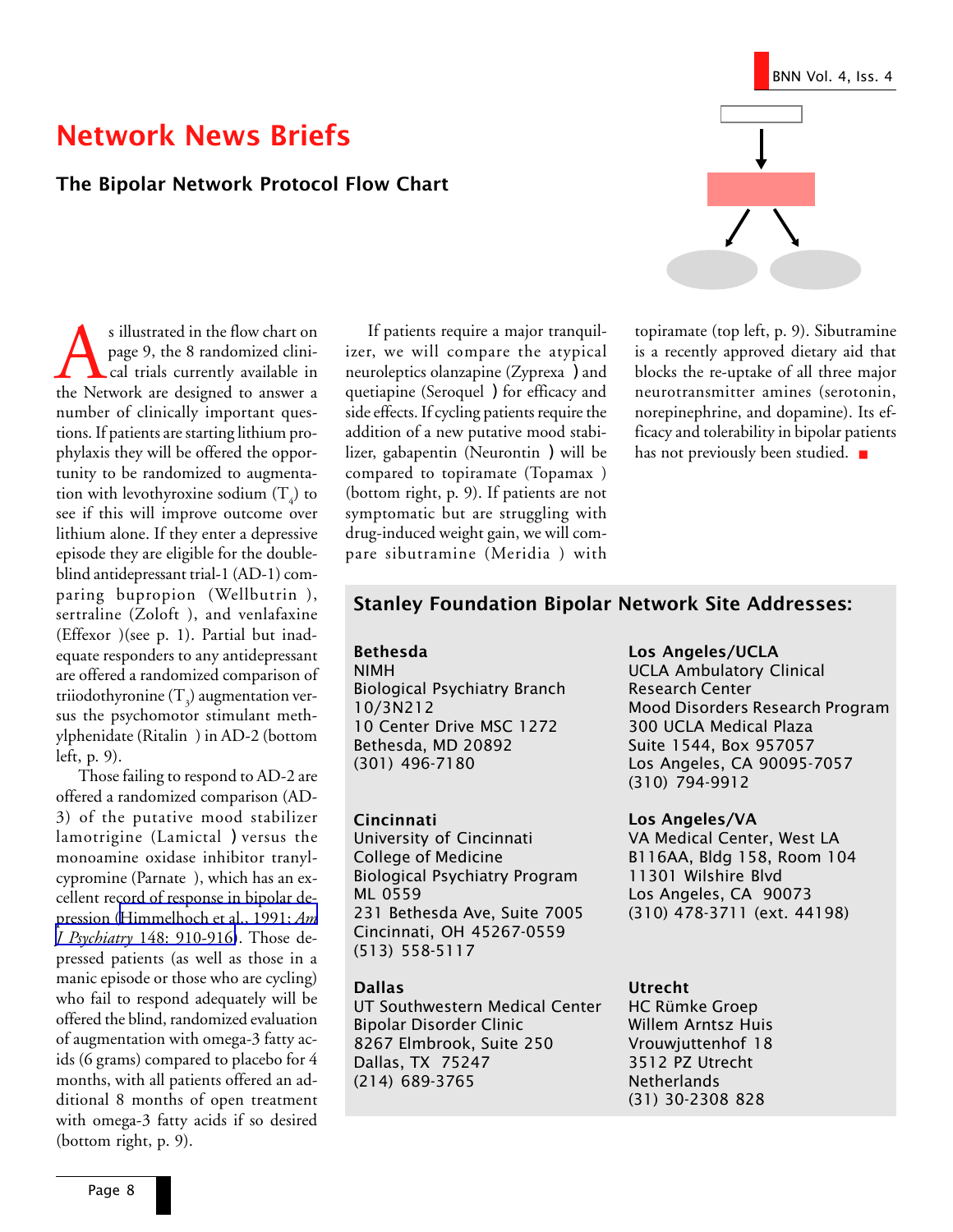BNN Vol. 4, Iss. 4

# **Bipolar Network Protocol Flow Chart**

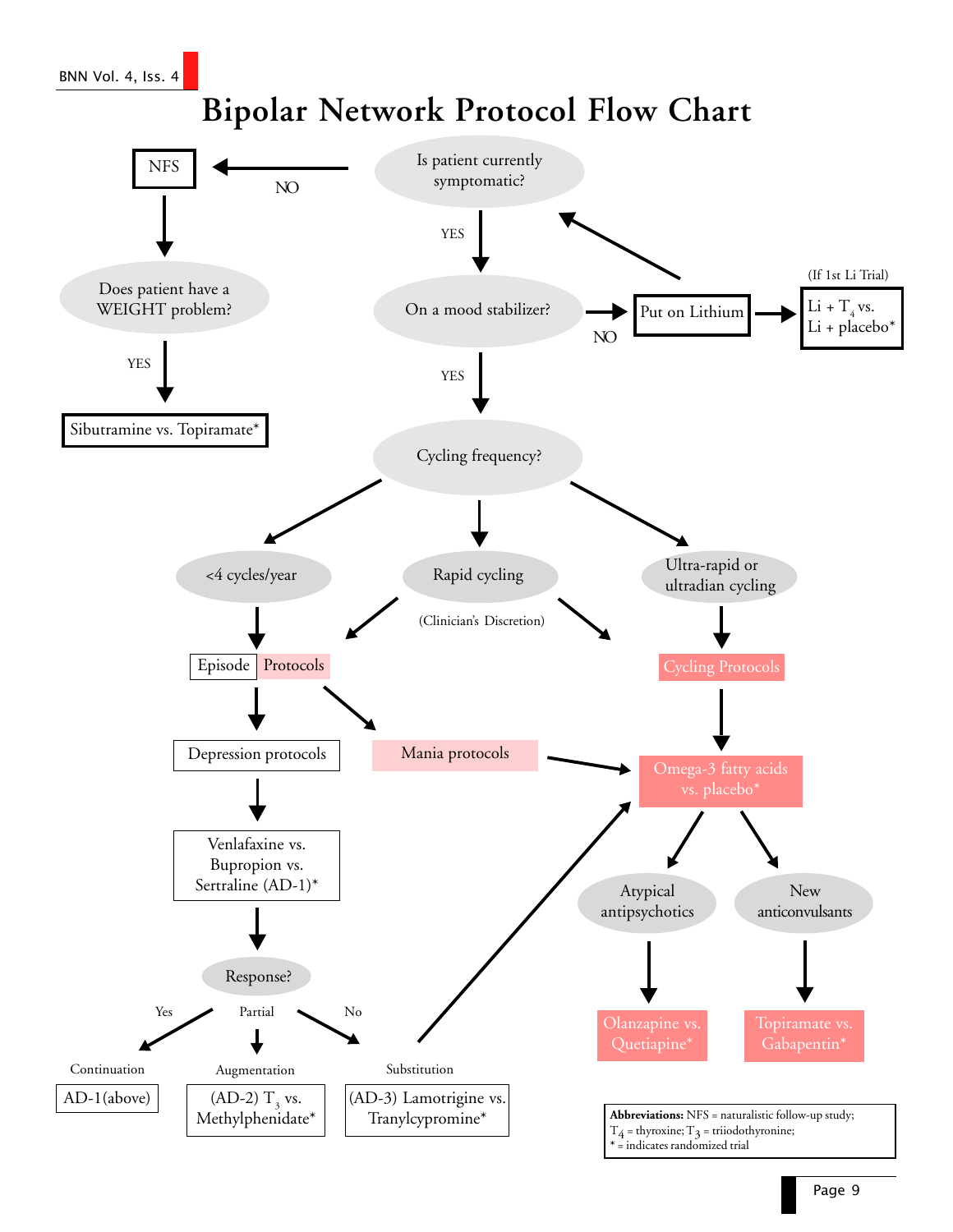#### Meeting Highlight: ARNMD

*(Continued from page 3)*

temporal association of symptom exacerbation to strep infections, and associated neurological abnormalities. Promising new data on therapeutics suggests that both antibiotic treatment and immunoglobulin treatment may be helpful in patients with PANDAS.

**Dr. Robert Post, MD, "Bipolar Disorder/Kindling and Pharmacologic Implications."** Dr. Post presented new data from the Stanley Network on how early life experiences impact the unfolding of bipolar disorder, including data that show that patients with physical abuse have a higher incidence of worsening mania, and patients with sexual abuse have increased suicidality. These severe early stressors (physical/sexual abuse) were associated with an earlier onset of bipolar illness and a higher incidence of ultra-rapid and ultra ultra-rapid (ultradian) cycling. Preclinical data in a rodent model of maternal separation suggest that some of these effects may be associated with stress-induced alterations in neurotrophic factor gene expression and subsequent long-term changes in the regulation of endocrine and stress-reactive behavior.

**Dr. Carol Tamminga, MD, "Neurobiology of Schizophrenia."** Dr. Tamminga reviewed new evidence of glutamate involvement in schizophrenia, using glutamate blockers (such as the anaesthetic ketamine) as probes of this illness. This work and the work of others in this area has led to possible therapeutic approaches to psychosis by facilitating a glycine modulatory site of the glutamate receptor.

**Dr. William Bunney, MD, "Neuropathological Abnormalities in Schizophrenia."** Dr Bunney reported that in the dorsolateral prefrontal cortex of schizophrenic patients, 3 neuronal markers of the neural subplate show significant alterations in their anatomy. He suggested that schizophrenia may be associated with several factors related to faulty neuronal migration.

**Dr. Jack Gorman, MD, "Neurobiology of Anxiety Disorders."** Dr. Gorman presented exciting new data on the neurobiology of the anxiety disorders, indicating important roles for serotonergic transmission and the possible involvement of corticotropin-releasing hormone (CRH) in stress sensitivity and fear conditioning. CRH receptor antagonists will be available for clinical studies in the near future and all are anticipating their potential therapeutic application in a variety of syndromes.

**Dr. Steve Goldman, MD, PhD, "Neural Progenitor Cells of the Adult Human Brain: Their Identification, Isolation and Use."** Dr. Goldman reported on the culturing of neuroprogenitor cells from the subependymal zone of the ventricular lining. These cells are pluri-potent and can develop into either neurons or glia, and hold promise for the ultimate ability to repair brain dysfunction.

Thus a tremendous body of knowledge was reviewed in the two days of the ARNMD meeting, leaving one with the impression of considerable progress in understanding some of the neural pathways to the major psychiatric illnesses and many avenues of exploration for new approaches to therapeutics. ■

#### Publication Update: Olanzapine

*(Continued from page 6)*

Results: Fourteen consecutive patients with bipolar I disorder treated with olanzapine and meeting the inclusion criteria were identified. Eight (57%) patients were evaluated prospectively and six (43%) were evaluated retrospectively. Thirteen patients had received prior treatment with an antipsychotic other than olanzapine. Olanzapine was added to pre-existing psychotropic regimens in all but one patient. Olanzapine was begun in all patients at 5-10 mg/day, usually given all at one dose at night. Olanzapine doses were subsequently increased by 5-10 mg/day every 7-14 days according to patient response and side effects to a maximum dose of 30 mg/day. At their last evaluation, 8 (57%) of the 14 patients were rated as much (n=6) or very much (N=2) improved, after a mean  $\pm$  S.D. (range) of 117.4  $\pm$  46.8 (57-217) days of treatment with a mean  $\pm$  S.D. (range) olanzapine dose of 15.2  $\pm$  6.7 (7.5-30) mg/day. Olanzapine was generally well tolerated; one patient discontinued the drug due to bad dreams. No patients developed extrapyramidal symptoms or required concomitant anti-parkinsonian agents.

Conclusion: These preliminary observations are limited by several methodologic shortcomings: (1) data were obtained nonblindly and without a randomized control group; (2) in all but one patient, olanzapine was added to ongoing psychotropic regimens; and (3) formal rating scales for extrapyramidal side effects were not used. However, even when these limitations are considered, the response observed in 57% of patients with treatment-refractory bipolar disorder is promising. ■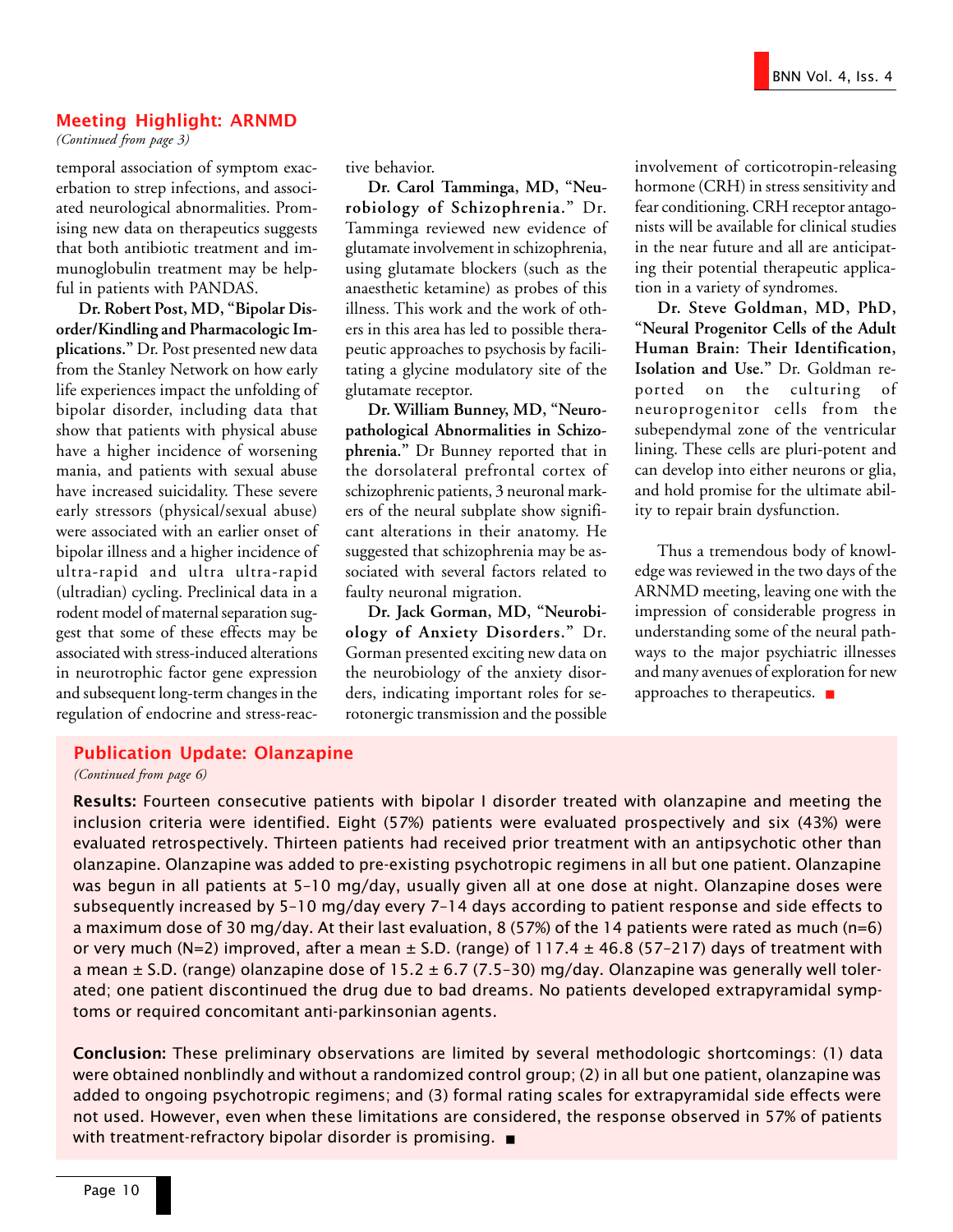### NIMH Recruitment

#### Repeated Transcranial Magnetic Stimulation (rTMS) and Patients with Depression

The NIMH Site continues to need volunteers (18 years or older) with a diagnosis of unipolar or bipolar depression who wish to participate in studies evaluating the comparative efficacy of high (20 Hz) and low (1 Hz) rTMS vs. sham rTMS (all patients will receive both active forms of rTMS [20HZ and 1 Hz] during the study). We continue to observe differential effects on mood and brain activity with low versus high frequencies of rTMS, and are attempting to ascertain which patients respond best to which frequencies. A new study at a higher intensity of stimulation (110% of motor threshold as compared to the current study set at 100%) will test 3 weeks of 1 Hz vs. 20 Hz rTMS vs. sham over the left frontal cortex in the future. Each patient will have an opportunity for another 3 weeks of continued rTMS if they respond, or they can cross over to the other frequency should they fail to respond in the first phase. If you are interested in the rTMS study, please call Nadine Khoury or Dr. Andy Speer at (301) 402-2294.

#### Six-Week Comparison of Lamotrigine, Gabapentin and Placebo

The NIMH Site also continues to recruit bipolar patients with affective disorders who have not been treated with gabapentin or lamotrigine so that we can continue to examine the efficacy of these agents compared with placebo, and establish potential clinical and biological predictors and correlates of response. Currently, the data suggest that lamotrigine monotherapy is more effective than that of gabapentin or placebo. However, many of the add-on trials in bipolar illness with gabapentin show it to be effective, and the overall clinical utility of this agent remains to be further delineated. If you are interested in pharmacological intervention with lamotrigine and gabapentin, please call Dr. Robert Dunn at (301) 402-2293 or Gabriele Leverich, MSW, at (301) 496-7180.

#### Survey: Early Symptoms Preceding A Diagnosis Of Childhood Affective Illness

Parents whose children ages 4–16 have been diagnosed with (1) **bipolar disorder**, (2) **unipolar depression**, or (3) **no psychiatric diagnosis** (children doing well in school, social, and family environments) are encouraged to participate in a retrospective survey to better define the earliest symptoms of these affective illnesses (1 and 2) compared with non-ill controls (3). This survey, which would be mailed to you, will take approximately an hour or more to complete—depending on your child's age and symptoms experienced—and will provide the Network with very important preliminary data about the early presentation of childhood affective disorders, which can then be further validated and pursued in more detail in prospective studies.

We thank all those who have already contributed to this study, the results of which will be reported. However, it now appears that we will need a substantially larger number of parents who have children with major depression in order to draw more definitive conclusions about what early behaviors are most typical of childhood onset bipolar versus unipolar illness. We hope you can contribute to this effort. Please contact Emily Fergus at the following address or phone number to participate: 5430 Grosvenor Lane, Suite 200, Bethesda, Maryland 20814 (phone: (301) 496-6827; fax: (301) 402-0052; e-mail: emily.fergus@nih.gov).

### Clinical Trials Update

*(Continued from page 2)*

nia and three anticonvulsants for epilepsy) preliminarily explored in open Network trials appears to have promising utility in different aspects of bipolar disorder. We are very pleased that a range of options beyond lithium, valproate, and carbamazepine are now being studied, potentially allowing for better differential targeting of symptoms and side effects in bipolar illness.

#### Omega-3 Fatty Acids

The double-blind, randomized evaluation of omega-3 fatty acids (6 grams) versus placebo will be a leading protocol effort for 1999. The initial phase of the trial is 4 months of adjunctive double-blind treatment with either omega-3 fatty acids or placebo. Nonresponders will be offered an open 8-month extension of the trial so that all patients will have the opportunity to be on active drug treatment for at least 8 months. ■

> Visit the Stanley Foundation Bipolar Network World Wide Web Site at:

[www.bipolarnetwork.org](http://www.bipolarnetwork.org/)

## DISCLAIMER:

Although the editors of the BNN have made every effort to report accurate information, much of the work detailed here is in summary or prepublication form, and therefore cannot be taken as verified data. The BNN can thus assume no liability for errors of fact, omission, or lack of balance. Patients should consult with their physicians, and physicians with the published literature, before making any treatment decisions based on information given in this issue or in any issue of the BNN.